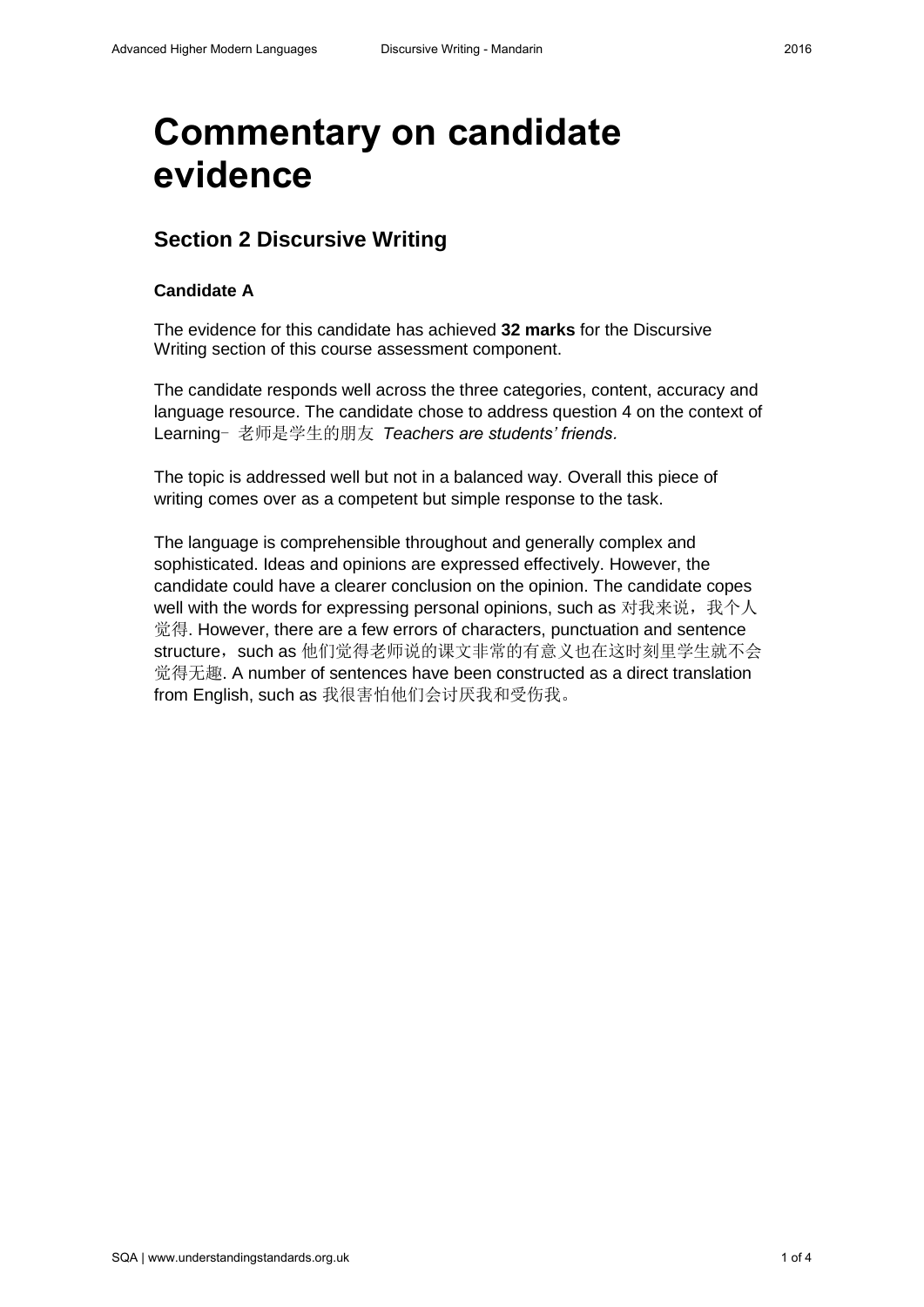## **Candidate B**

The evidence for this candidate has achieved **40 marks** for the Discursive Writing section of this course assessment component.

The candidate responds very well across the three categories: content, accuracy and language resource. The candidate chose question 5 on Employability  $\&\rightarrow\&\,$ 不喜欢的工作比没有工作好。*Taking a job you don't like is better than being unemployed.* 

The essay is well structured and the topic is addressed fully and in a balanced way. Overall this piece of writing comes over as a competent, well thought out response to the task, which reads naturally.

The language used is mostly complex and sophisticated. Although there are some minor errors in using the wrong characters, such as 经验不同的文化, these do not detract from the overall very good impression. The candidate uses coordinating conjunctions throughout the writing, for example, 首先, 其次...最后. Language flows well and ideas and opinions are expressed effectively. There is a wide range of vocabulary appropriate to Advanced Higher, some are very good hypotheses, such as, 以下是我的解释; 如果......你可能会.......你还可能会......

Throughout the piece, the candidate demonstrates a high degree of accuracy and this is a well-structured essay.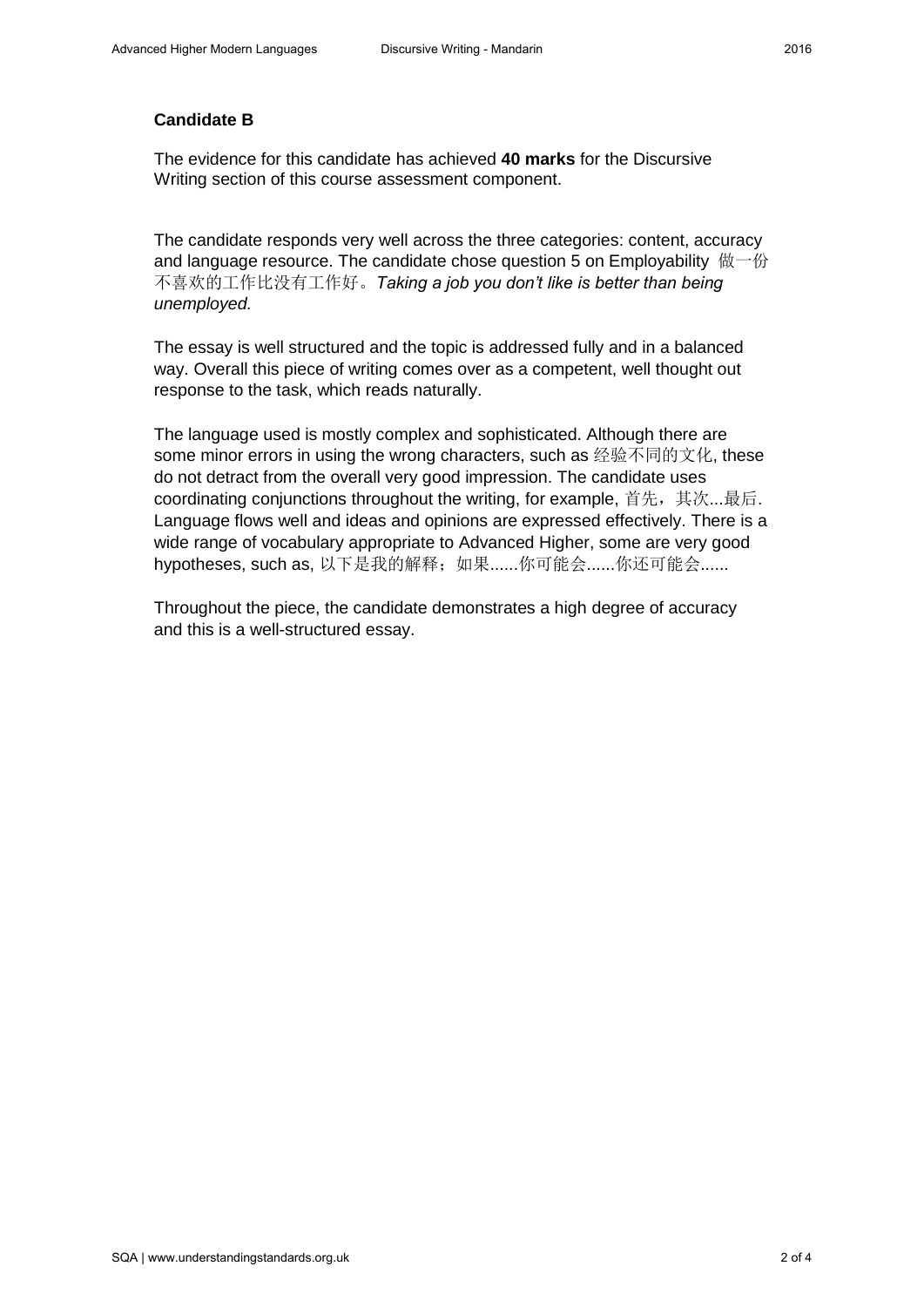#### **Candidate C**

The evidence for this candidate has achieved **36 marks** for the Discursive Writing section of this course assessment component.

The candidate responds very well across the three categories: content, accuracy and language resource. The candidate chose to address question 6 on the context of Culture- 每个学生都应该有一个空档年。 *Every student should take a gap year.* 

The essay is well structured. Overall this piece of writing comes over as a competent, well thought out response to the task, which reads naturally.

The language is characterized by a high degree of accuracy and shows some flair. There is evidence of confident handling of all aspects of grammar and characters are written accurately. For example, 用一年的时间去旅游同时可以认 识这个世界不同的人,不同的地方和不同的文化。

However, at the end of the essay, the candidate contradicted himself/herself at times by having a different opinion from that stated at the beginning despite a good argument being made throughout the piece. Therefore the candidate doesn't get the highest mark, but the quality of the language is very good.